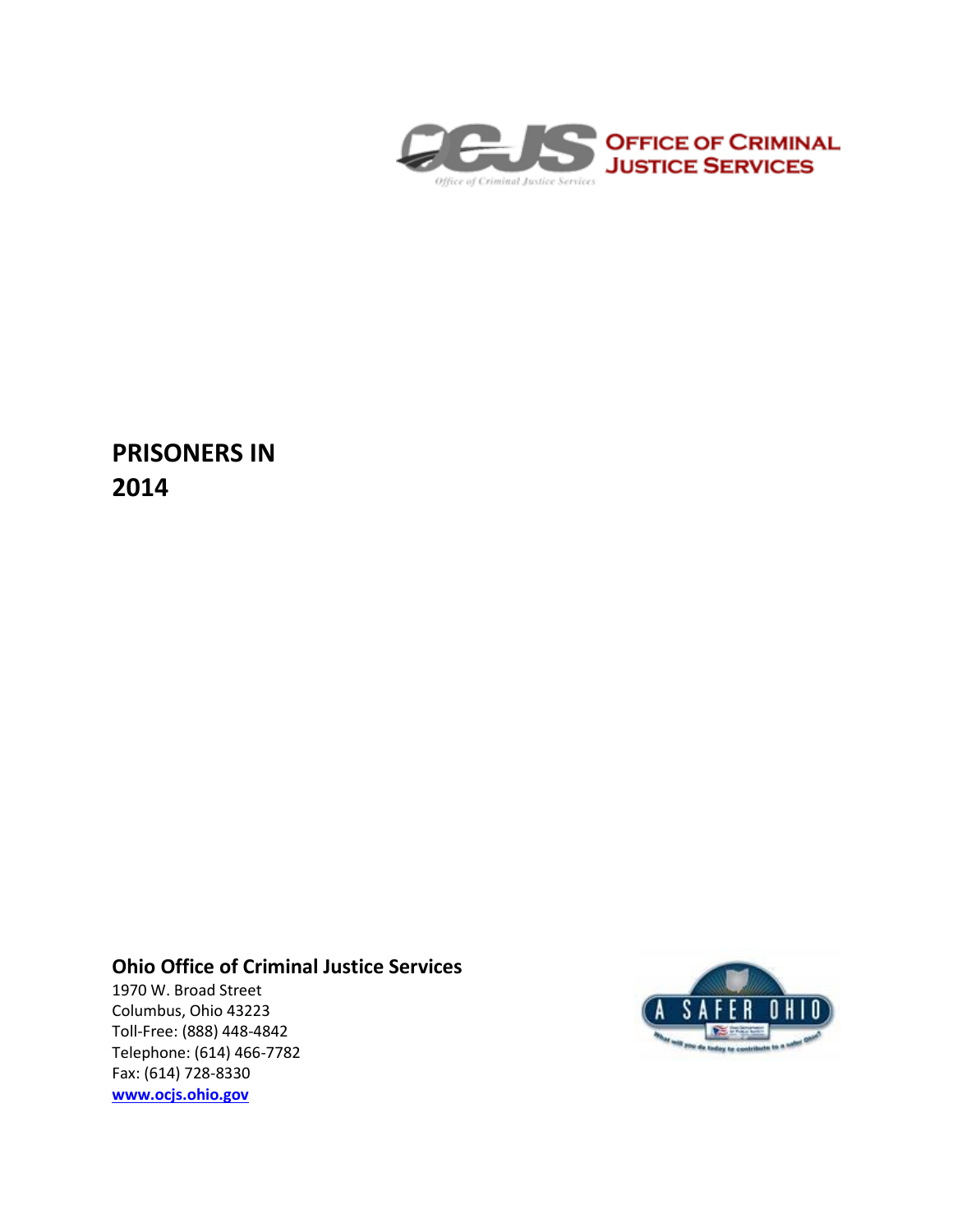## **PRISONERS IN 2014**

In September 2015, the Bureau of Justice Statistics released the bulletin, *Prisoners in 2014*. This annual report highlights characteristics of the nation's prison population. The following summarizes some key findings of the report, with emphasis on Ohio data wherever possible.

### **Prison population and Imprisonment rate**

- The U.S. prison population decreased to 1,561,500 in 2014, an approximate 1.0% (15,400 prisoners) decrease from yearend 2013. This decrease was the second largest decline in the number of prisoners in more than 35 years. The female prison population increased by 1.4 percent between 2013 and 2014, while male prisoners decreased 1.2 percent.
	- $\circ$  Ohio experienced a 0.4 percent decrease in the prison population, from 51,729 at the end of 2013 to 51,519 at the end of 2014. The female prison population increased 1.4 percent, while the male prison population decreased 0.6 percent. Ohio ranked 6<sup>th</sup> of all states with the highest number of prisoners by yearend 2014.



- Nationwide, from 2005 to 2014, the annual rate of growth of female inmates averaged 0.8 percent, whereas the average rate of increase for male inmates was 0.3 percent.
	- o Ohio has averaged a 2.9 percent increase in female inmates from 2005 to 2014, compared to an average rate of 1.1 percent for male prisoners during the same time period.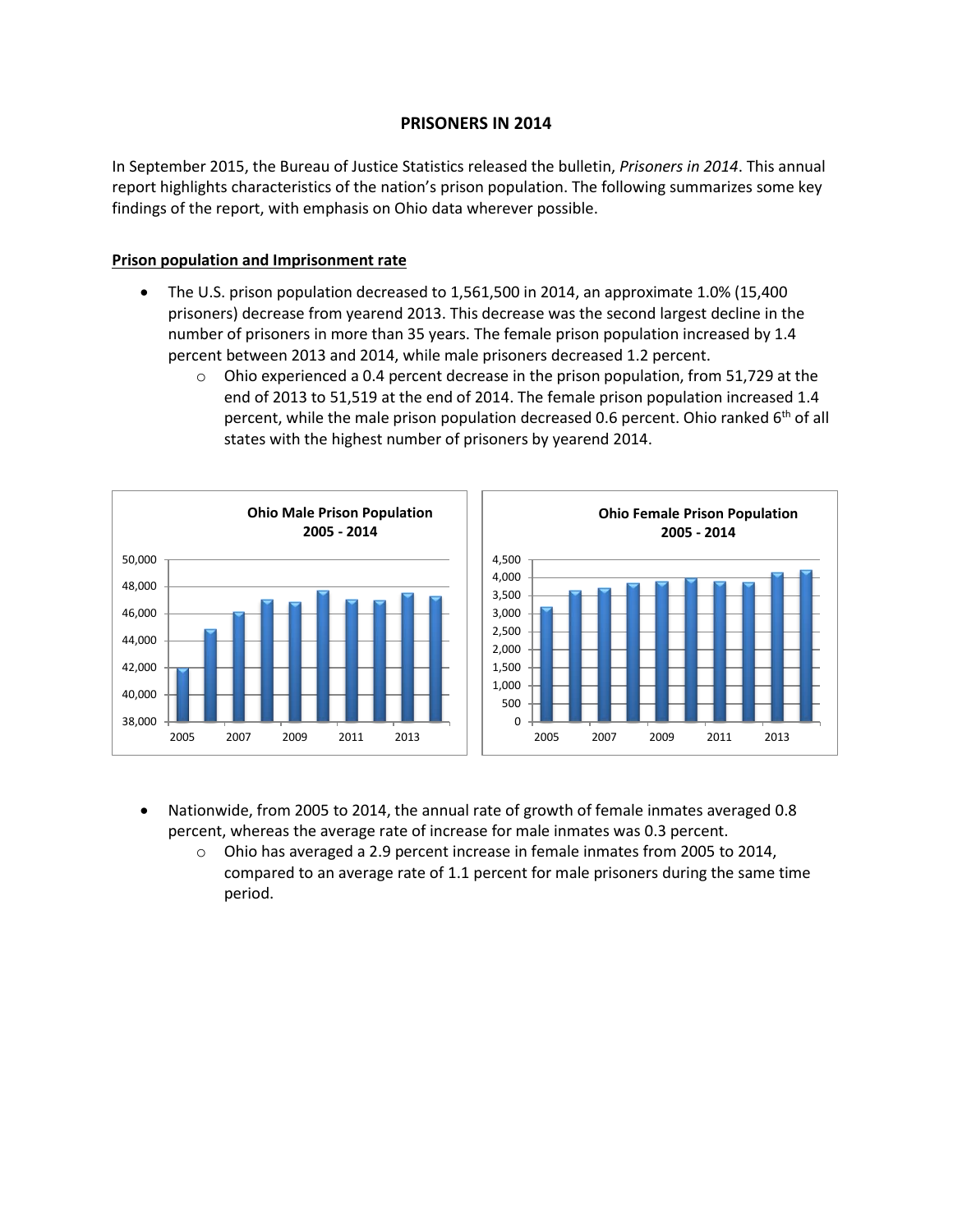

- The rate of imprisonment at the end of 2014 was 471 sentenced inmates per 100,000 U.S. residents.
	- o At the end of 2014, Ohio's rate of imprisonment was 444 inmates per 100,000 residents, less than the U.S. imprisonment rate.



- By the end of 2014, women accounted for 7.2 percent of all prisoners. The imprisonment rate for sentenced females in 2014 was 65 per 100,000 population. For sentenced males, the imprisonment rate was about 14 times higher, at 890 per 100,000 population.
	- $\circ$  In Ohio, women accounted for 8.2 percent of all prisoners. The imprisonment rate for sentenced females in 2014 was 71 per 100,000 population. For sentenced males, the imprisonment rate was about 12 times higher, at 832 per 100,000 population.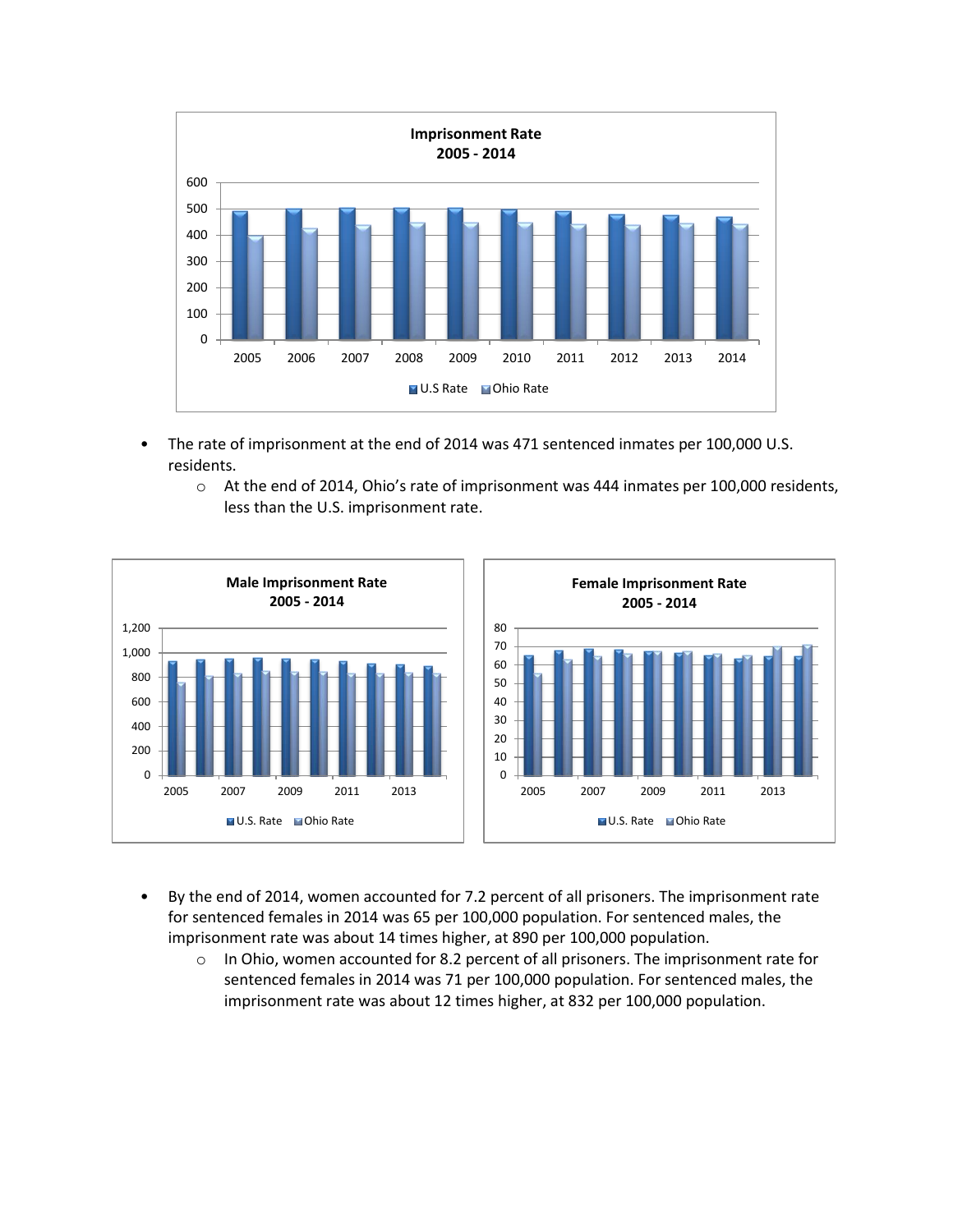#### **Admission and Releases**



- In 2014, the number of releases (636,346) from state and federal prisons was greater than the number of admissions (626,644). The number of persons admitted to state and federal prisons in 2014 decreased by 0.5 percent.
	- $\circ$  Ohio experienced an increase in both the number of releases and admissions (5.5 and 0.9 respectively). Also in Ohio, the number of releases (22,399) was greater than the number of admissions (22,189).
- At the end of 2014, the Federal prison system was operating at 28.0 percent over their highest prison capacity. In addition, 19 states were operating at or above their highest capacity.
	- $\circ$  Ohio's prison system was operating at 31.9 percent over their highest capacity at yearend 2014.

## **Prisoner Demographics**

- Approximately three percent of black male U.S. residents of all ages were imprisoned at least one year by yearend 2014, which is an estimated 2,724 inmates per 100,000 black male U.S. residents. White males were incarcerated at a rate of 465 per 100,000 white male U.S. residents.
	- $\circ$  The greatest difference in imprisonment rates between black and white males was for those ages 18 to 19 years. Black males were imprisoned at a rate of 1,072 per 100,000 population, which more than 10 times higher than for white males (102 inmates per 100,000 population).
- Black females were imprisoned at twice the rate of white females. Black females, of all ages, were imprisoned at a rate of 109 inmates per 100,000 black female U.S. residents and white females at a rate of 53 inmates per 100,000 white female U.S. residents.
	- $\circ$  The difference between black and white female inmates ages 18 to 19 was smaller than that of black and white males. Black females ages 18 to 19 were 4 times more likely to be imprisoned, at 32 inmates per 100,000 black females, than white females, at a rate of 8 inmates per 100,000 white females.